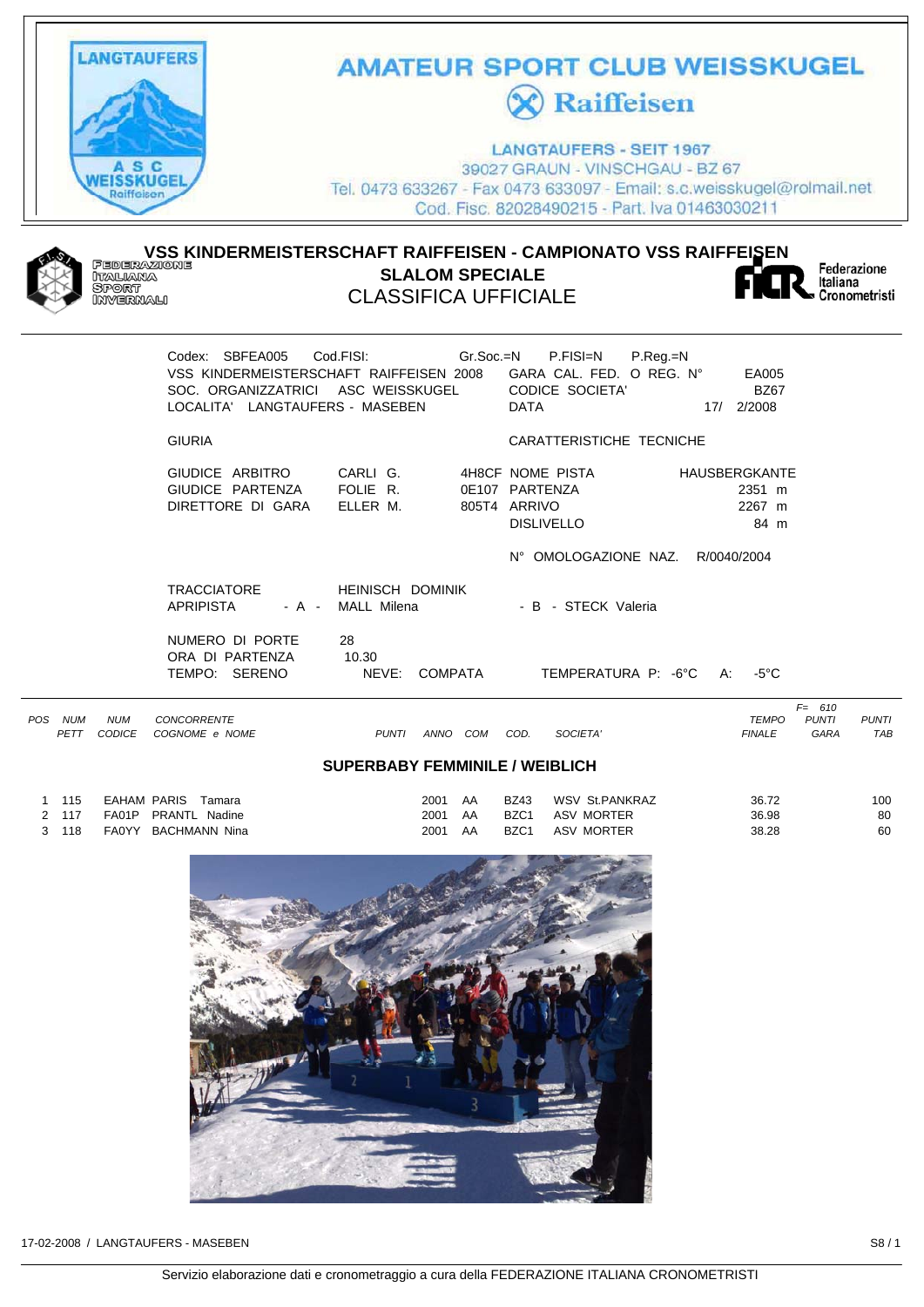

|     |            |               |                    |                                       |      |     |             |                |               | $F = 610$    |              |
|-----|------------|---------------|--------------------|---------------------------------------|------|-----|-------------|----------------|---------------|--------------|--------------|
| POS | <b>NUM</b> | <b>NUM</b>    | <b>CONCORRENTE</b> |                                       |      |     |             |                | TEMPO         | <b>PUNTI</b> | <b>PUNTI</b> |
|     | PETT       | <b>CODICE</b> | COGNOME e NOME     | <b>PUNTI</b>                          | ANNO | COM | COD.        | SOCIETA'       | <b>FINALE</b> | GARA         | <b>TAB</b>   |
|     |            |               |                    | <b>SUPERBABY MASCHILE / MAENNLICH</b> |      |     |             |                |               |              |              |
|     | 122        |               | FAED2 WOLF Simon   |                                       | 2001 | AA  | <b>BZ30</b> | ASV BURGEIS    | 33.93         |              | 100          |
|     | 123        |               | FAFCE TUMFER Lukas |                                       | 2001 | AA  | <b>BZ43</b> | WSV St.PANKRAZ | 35.57         |              | 80           |
|     | 121        |               | EAHAC STANGL Simon |                                       | 2001 | AA  | <b>BZ43</b> | WSV St.PANKRAZ | 36.85         |              | 60           |

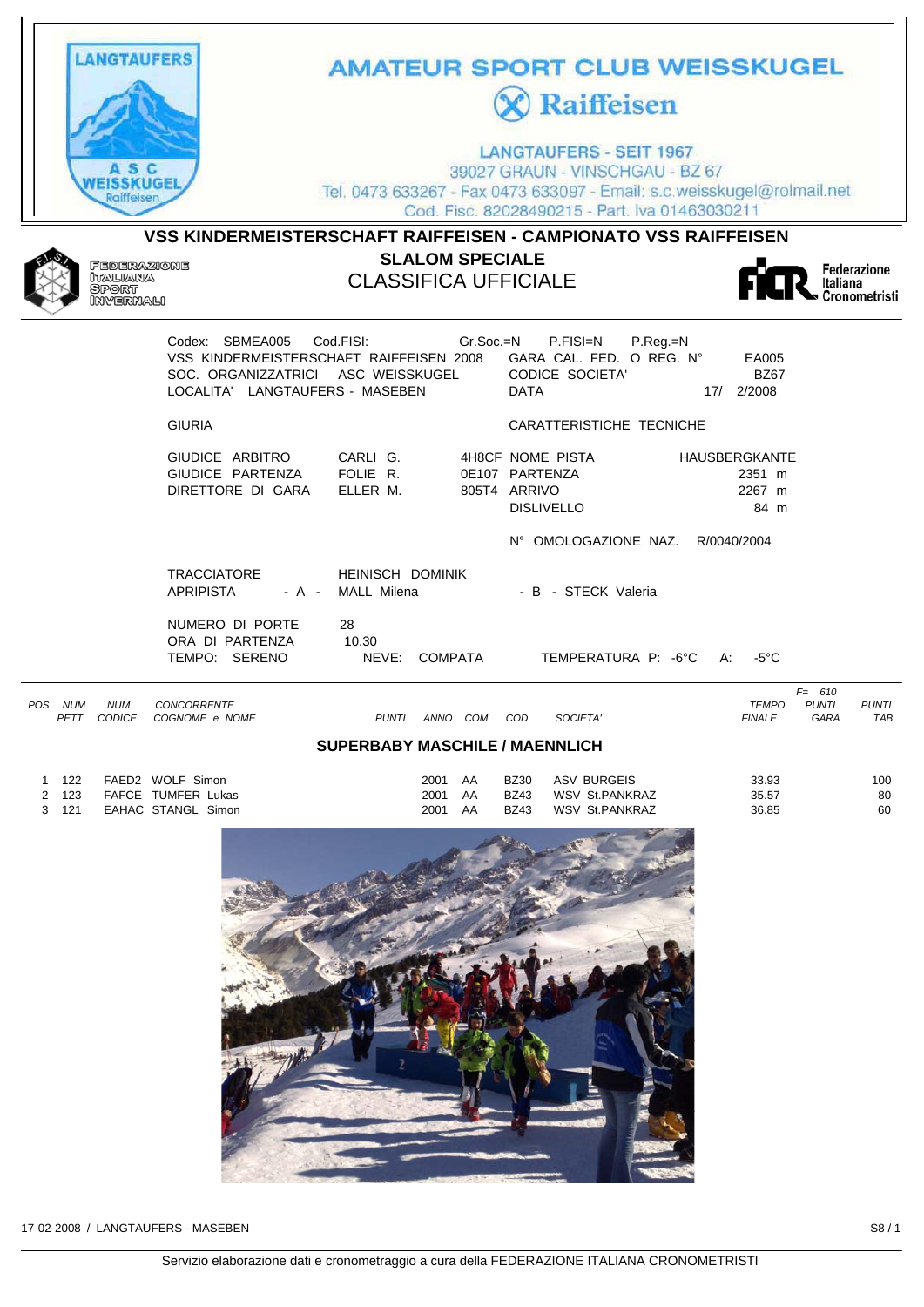

#### **BABY - FEMMINILE / WEIBLICH**

|    | D03HM UNTERHOLZNER Petra   | 1999 | - AA | BZ38        | SC ULTEN ASV/RAIFFEIS | 29.64 | 100 |
|----|----------------------------|------|------|-------------|-----------------------|-------|-----|
|    | EAA8R PLATINO<br>Elisa     | 1999 | - AA | BZF8        | SC MERAN RAIKA ASV    | 29.65 | 80  |
| -5 | EA8DZ PATSCHEIDER Michaela | 1999 | AA   | <b>BZ30</b> | ASV BURGEIS           | 30.05 | 60  |
|    |                            |      |      |             |                       |       |     |

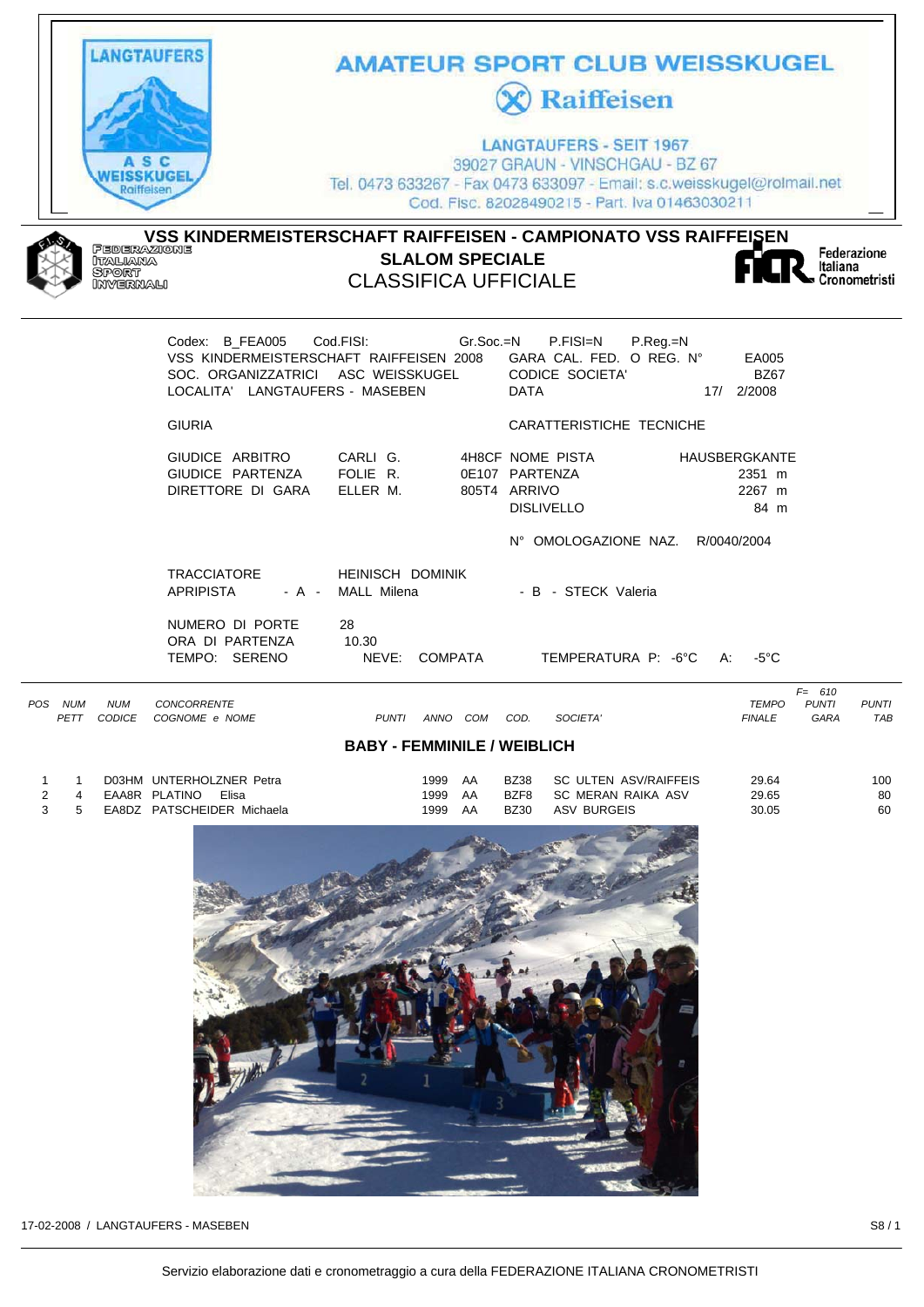

### **AMATEUR SPORT CLUB WEISSKUGEL C** Raiffeisen

**LANGTAUFERS - SEIT 1967** 39027 GRAUN - VINSCHGAU - BZ 67 Tel. 0473 633267 - Fax 0473 633097 - Email: s.c.weisskugel@rolmail.net Cod. Fisc. 82028490215 - Part. Iva 01463030211

### **VSS KINDERMEISTERSCHAFT RAIFFEISEN - CAMPIONATO VSS RAIFFEISEN**  Federazione<br>Italiana<br>Sport<br>Invernali **SLALOM SPECIALE** CLASSIFICA UFFICIALE



Federazione Italiana ...........<br>Cronometristi

|                                                           |                                                                                                                                                         |                                        |                                                                                    | <b>VIVIIVIIIEUISI</b>                                                                            |
|-----------------------------------------------------------|---------------------------------------------------------------------------------------------------------------------------------------------------------|----------------------------------------|------------------------------------------------------------------------------------|--------------------------------------------------------------------------------------------------|
|                                                           | Codex: B_MEA005 Cod.FISI: Gr.Soc.=N<br>VSS KINDERMEISTERSCHAFT RAIFFEISEN 2008<br>SOC. ORGANIZZATRICI ASC WEISSKUGEL<br>LOCALITA' LANGTAUFERS - MASEBEN |                                        | P.FISI=N<br>P.Reg.=N<br>GARA CAL. FED. O REG. Nº<br><b>CODICE SOCIETA'</b><br>DATA | EA005<br><b>BZ67</b><br>17/ 2/2008                                                               |
|                                                           | <b>GIURIA</b>                                                                                                                                           |                                        | CARATTERISTICHE TECNICHE                                                           |                                                                                                  |
|                                                           | GIUDICE ARBITRO<br>GIUDICE PARTENZA<br>DIRETTORE DI GARA                                                                                                | CARLI G.<br>FOLIE R.<br>ELLER M.       | 4H8CF NOME PISTA<br>0E107 PARTENZA<br>805T4 ARRIVO<br><b>DISLIVELLO</b>            | <b>HAUSBERGKANTE</b><br>2351 m<br>2267 m<br>84 m                                                 |
|                                                           |                                                                                                                                                         |                                        | N° OMOLOGAZIONE NAZ.                                                               | R/0040/2004                                                                                      |
|                                                           | <b>TRACCIATORE</b><br>APRIPISTA<br>- A -                                                                                                                | <b>HEINISCH DOMINIK</b><br>MALL Milena | - B - STECK Valeria                                                                |                                                                                                  |
|                                                           | NUMERO DI PORTE<br>ORA DI PARTENZA<br>TEMPO: SERENO                                                                                                     | 28<br>10.30<br>NEVE:<br><b>COMPATA</b> | TEMPERATURA P: -6°C                                                                | -5°C<br>A:                                                                                       |
| POS.<br><b>NUM</b><br><b>NUM</b><br><b>CODICE</b><br>PETT | <b>CONCORRENTE</b><br>COGNOME e NOME                                                                                                                    | ANNO COM<br><b>PUNTI</b>               | COD.<br>SOCIETA'                                                                   | $F = 610$<br><b>TEMPO</b><br><b>PUNTI</b><br><b>PUNTI</b><br><b>TAB</b><br><b>FINALE</b><br>GARA |

#### **BABY - MASCHILE / MAENNLICH**

| - 13 | EA012 PRANTL Manuel   | 1999 AA |    | BZC1 | ASV MORTER            | 26.96 | 100 |
|------|-----------------------|---------|----|------|-----------------------|-------|-----|
| 2 26 | DA2XW KAHLERT Leonard | 1999 AA |    | BZ17 | ASV PRAD RAIFFEISEN/W | 28.19 | 80  |
| 3 19 | DADAP STAFFLER Juri   | 1999    | AA | BZF8 | SC MERAN RAIKA ASV    | 28.48 | 60  |

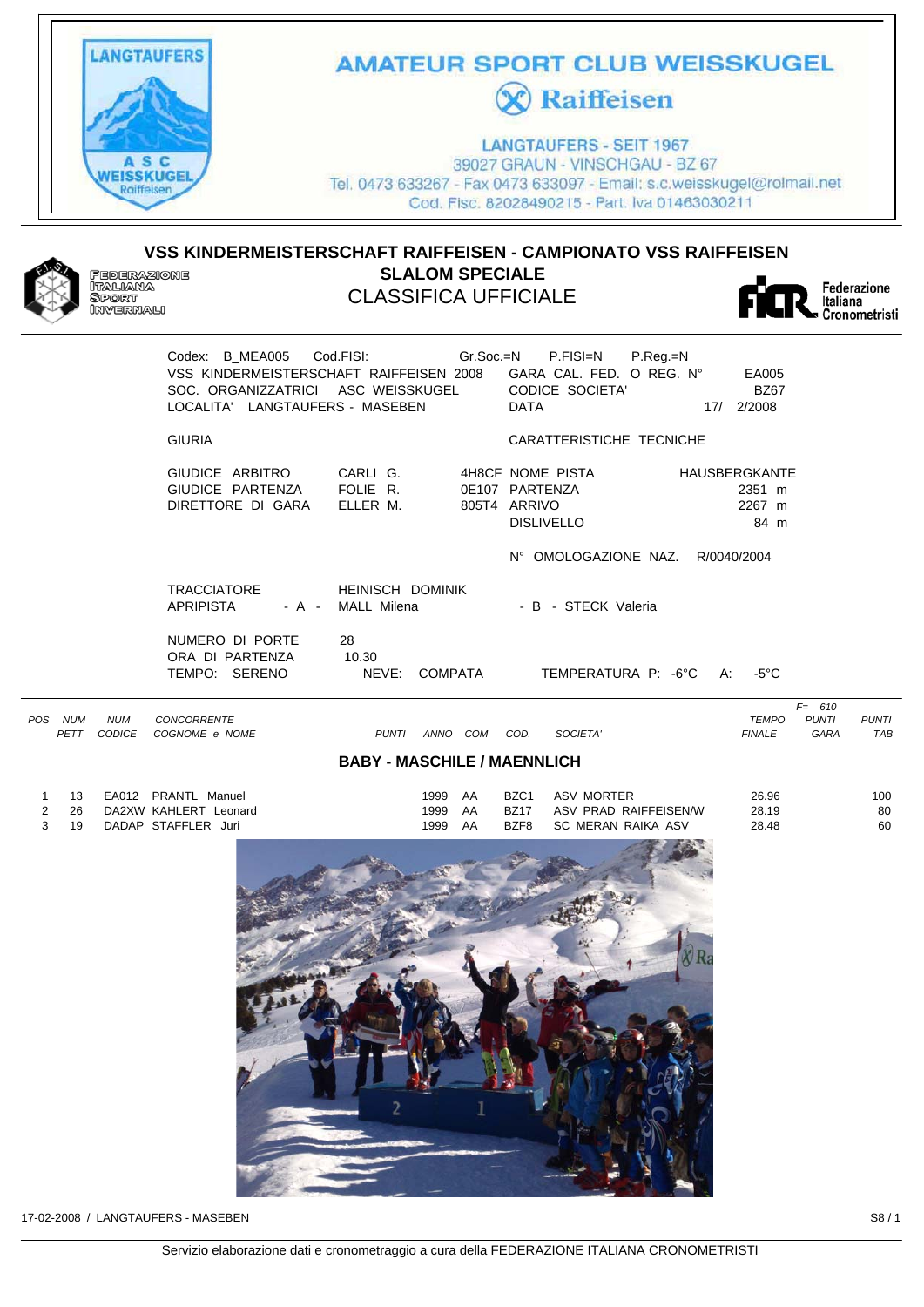

# **AMATEUR SPORT CLUB WEISSKUGEL X** Raiffeisen

**LANGTAUFERS - SEIT 1967** 39027 GRAUN - VINSCHGAU - BZ 67 Tel. 0473 633267 - Fax 0473 633097 - Email: s.c.weisskugel@rolmail.net Cod. Fisc. 82028490215 - Part. Iva 01463030211

**VSS KINDERMEISTERSCHAFT RAIFFEISEN - CAMPIONATO VSS RAIFFEISEN SLALOM SPECIALE FEDERAZIONE** leberxxx<br>Italiana CLASSIFICA UFFICIALE i dagelara<br>Sport<br>Invernali

Federazione<br>Italiana Cronometristi

| LOCALITA' LANGTAUFERS - MASEBEN                                            | Codex: C_FEA005    Cod.FISI:    Gr.Soc.=N    P.FISI=N<br>SOC. ORGANIZZATRICI ASC WEISSKUGEL | $P_{\cdot}$ Reg $_{\cdot}$ =N<br>VSS KINDERMEISTERSCHAFT RAIFFEISEN 2008 GARA CAL. FED. O REG. N°<br><b>CODICE SOCIETA'</b><br><b>DATA</b> | EA005<br><b>BZ67</b><br>17/ 2/2008        |
|----------------------------------------------------------------------------|---------------------------------------------------------------------------------------------|--------------------------------------------------------------------------------------------------------------------------------------------|-------------------------------------------|
| <b>GIURIA</b>                                                              |                                                                                             | CARATTERISTICHE TECNICHE                                                                                                                   |                                           |
| GIUDICE ARBITRO CARLI G.<br>GIUDICE PARTENZA<br>DIRETTORE DI GARA ELLER M. | FOLIE R.                                                                                    | 4H8CF NOME PISTA<br>0E107 PARTENZA<br>805T4 ARRIVO<br><b>DISLIVELLO</b><br>N° OMOLOGAZIONE NAZ. R/0040/2004                                | HAUSBERGKANTE<br>2351 m<br>2267 m<br>84 m |
| <b>TRACCIATORE</b><br><b>APRIPISTA</b>                                     | <b>HEINISCH DOMINIK</b><br>- A - MALL Milena                                                | - B - STECK Valeria                                                                                                                        |                                           |
| NUMERO DI PORTE<br>ORA DI PARTENZA<br>TEMPO: SERENO                        | 28<br>10.30<br>NEVE:<br>COMPATA                                                             | TEMPERATURA P: -6°C                                                                                                                        | -5°C<br>A:                                |
|                                                                            |                                                                                             |                                                                                                                                            |                                           |

| POS | <b>NUM</b><br>PETT | <b>NUM</b><br><b>CODICE</b> | <b>CONCORRENTE</b><br>COGNOME e NOME | <b>PUNTI</b>                           | ANNO | COM | COD.        | SOCIETA'               | <b>TEMPO</b><br><b>FINALE</b> | $F = 610$<br><b>PUNTI</b><br>GARA | PUNTI<br><b>TAB</b> |
|-----|--------------------|-----------------------------|--------------------------------------|----------------------------------------|------|-----|-------------|------------------------|-------------------------------|-----------------------------------|---------------------|
|     |                    |                             |                                      | <b>CUCCIOLI - FEMMINILE / WEIBLICH</b> |      |     |             |                        |                               |                                   |                     |
|     | 51                 | A0038                       | <b>TUMLER Natalie</b>                |                                        | 1997 | AA  | <b>BZ05</b> | ASC SCHNALSTAL         | 25.66                         |                                   | 100                 |
|     | -41                | A01LT                       | <b>BRUNNER Lara</b>                  |                                        | 1997 | AA  | <b>BZ72</b> | ASC PASSEIER/RAIFFEIS  | 26.60                         |                                   | 80                  |
|     | 49                 |                             | <b>80CWM REINSTADLER Mara</b>        |                                        | 1997 | ΔΔ  | RZG8        | ASC, ORTLER/RAIFFFISEN | 26.89                         |                                   | 60                  |